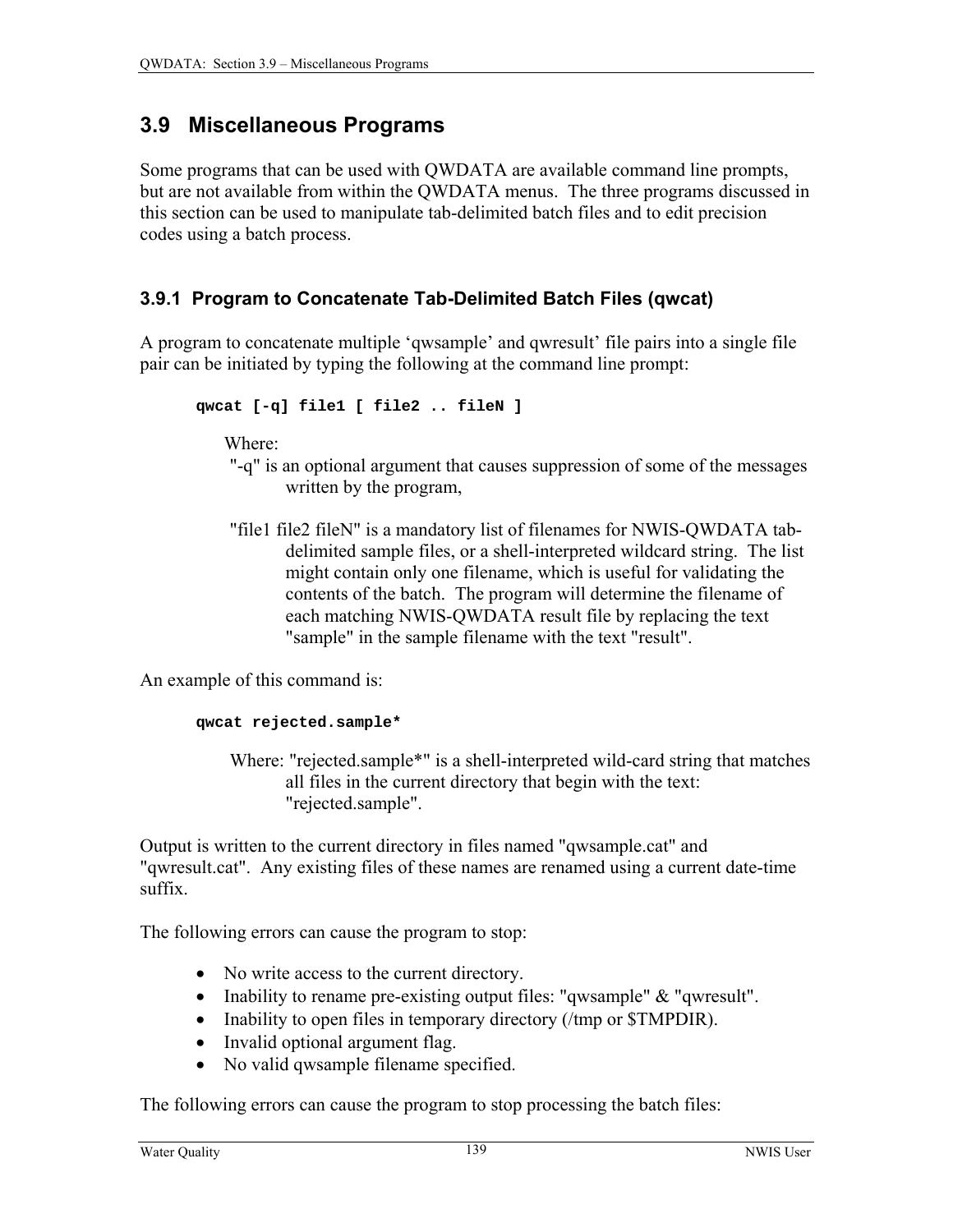- <span id="page-1-0"></span>• qwsample filename does not contain the text "sample".
- qwsample or qwresult files do not exist in current directory.
- qwsample or qwresult files are not readable by current userid.
- qwsample or qwresult files do not contain text in 1st 10 bytes.
- qwsample records with duplicative sample integers.
- qwresult records with duplicative combination of sample integer + pcode.
- qwresult record with sample integer not present in qwsample file.

The following can cause unexpected and undesirable behavior:

- Duplicative command-line specification of the same qwsample filename (eg. with wildcards) is silently reduced to one inclusion.
- Batch-file pairs may not be processed in the order entered; they are processed in ASCII sort order by qwsample filenames.
- qwsample records are not sorted within each file; they are added in order of the qwsample file.
- qwresult records are processed in the same order as the qwsample records and secondarily sorted using ASCII sort order by parameter code.
- qwsample and qwresult zero-length records are silently ignored.
- If records exist in qwsample or qwresult files without tab delimiters they are counted, but ignored. The count of these records is printed.
- qwsample record with sample integer not matching qwresult records is included. Count of such records printed.
- qwsample and qwresult records with too few tabs are padded (to the right) with empty fields delimited with tabs. Count of such records printed.
- Program does not track orphaned sample/result messages and they are ignored.

# **3.9.2 Program to Subset Tab-Delimited Batch Files (qwsplit)**

A program to subset one or more tab-delimited batch-file pairs using project code and (or) station-identification number can be initiated using the following:

## **qwsplit [-p fileP] [-s fileS] file1 [ file2 .. fileN ]**

Where: -p fileP specifies an optional filename that provides data on how to split the data by project,

- -s fileS specifies an optional filename that provide data on how to split the data by station, and
- "file1 file2 .. fileN" is a mandatory list of one or more tab-delimited batch filenames of sample data. The matching result filenames are assumed to be the same, except the filename text: "sample" is altered to "result".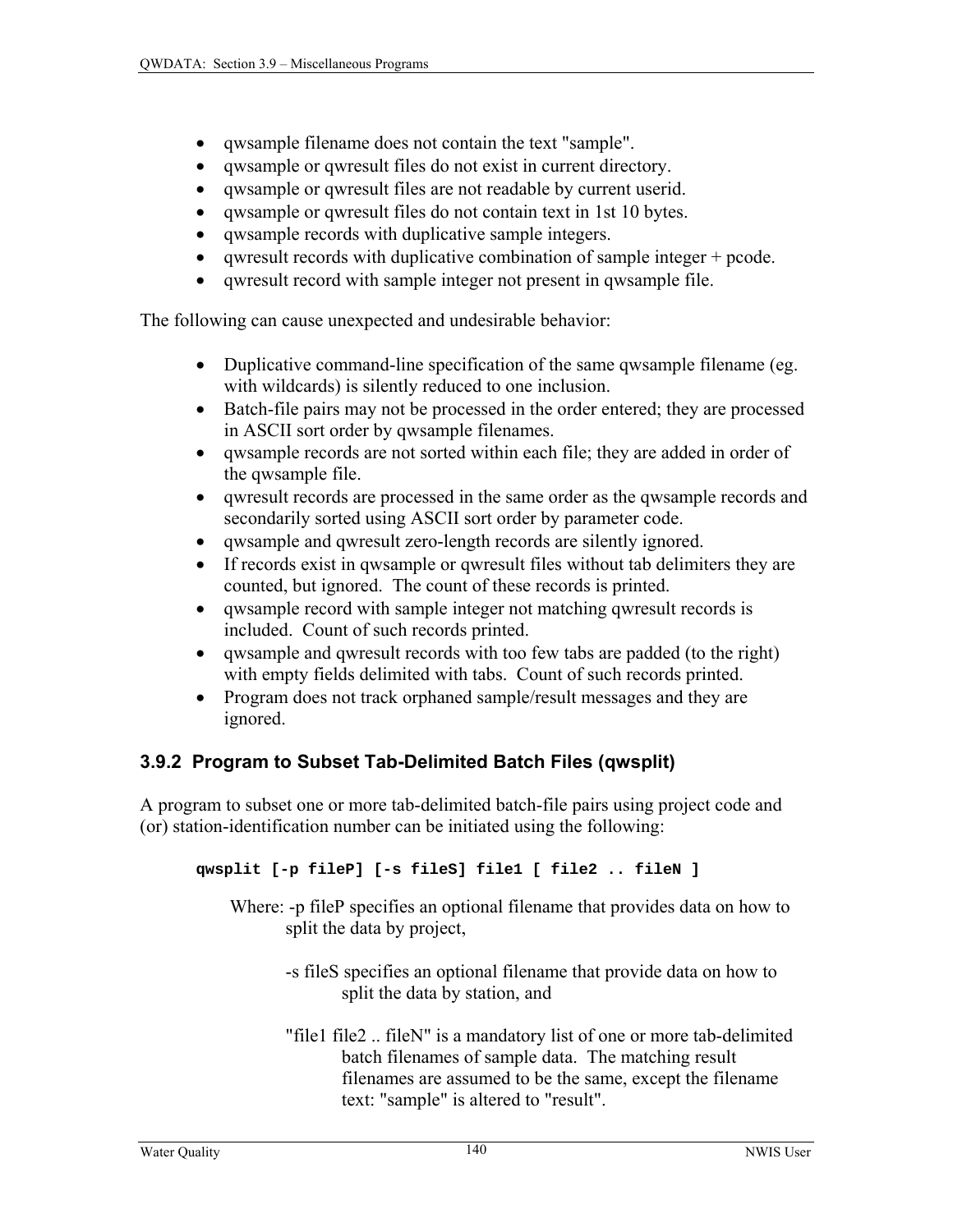An example of this command is:

#### **qwsplit rejected.sample**

If neither a "-p file" nor an "-s file" is supplied, then the program will use all the project codes found in the qwsample files to subset the data. One pair of subset-data files will be created for each unique project code found in the data. Output files will be named according to the pattern: "qwsample.PROJECT" and "qwresult.PROJECT", where "PROJECT" is a project code found in the data. Data found in the input file(s) without a project code will be automatically associated with the project code "misc"; and thus will be written to files named "qwsample.misc" and "qwresult.misc".

More control over how the data are split can be obtained by using one or both of the optional split-specification files. Project-split specifications may be supplied in a file named after "-p" on the command line, as in:

## **qwsplit -p qwsplit.projects rejected.sample**

Likewise, station-split specifications may be supplied in a file named after "-s" on the command line. Both the "-p" and "-s" command-line options may be used, however the project-split specifications have precedence over the station-split specifications when both apply to the same sample.

The split-specification files consist of records for which projects or stations belong in separate output files, and how those files should be named. In a project-split file, a project-identification number is specified, followed by one or more blank (or whitespace) characters, followed by a filename component. Additional projects may be specified on subsequent lines in the file. The same project should not be specified more than once in the file, however multiple projects may be assigned to the same filename component. Filename components should not contain blanks (or shell metacharacters, such as "\*" or "?").

The following is an example project-split file:

| 404000300 | bds |  |
|-----------|-----|--|
| 00300     | bds |  |
| 404039000 | iim |  |
| 39000     | iim |  |

This file would split any "qwsample" records with project code of "404000300" or project code "00300" into a file named "qwsample.bds". New data will be concatenated onto the end of the file, if it already exists. Similarly, "qwresult" records associated with either of these project codes will be concatenated to the end of a file named "qwresult.bds". All sample and result records with a project code not identified in the project-split file are appended to the files named "qwsample.misc" and "qwresult.misc".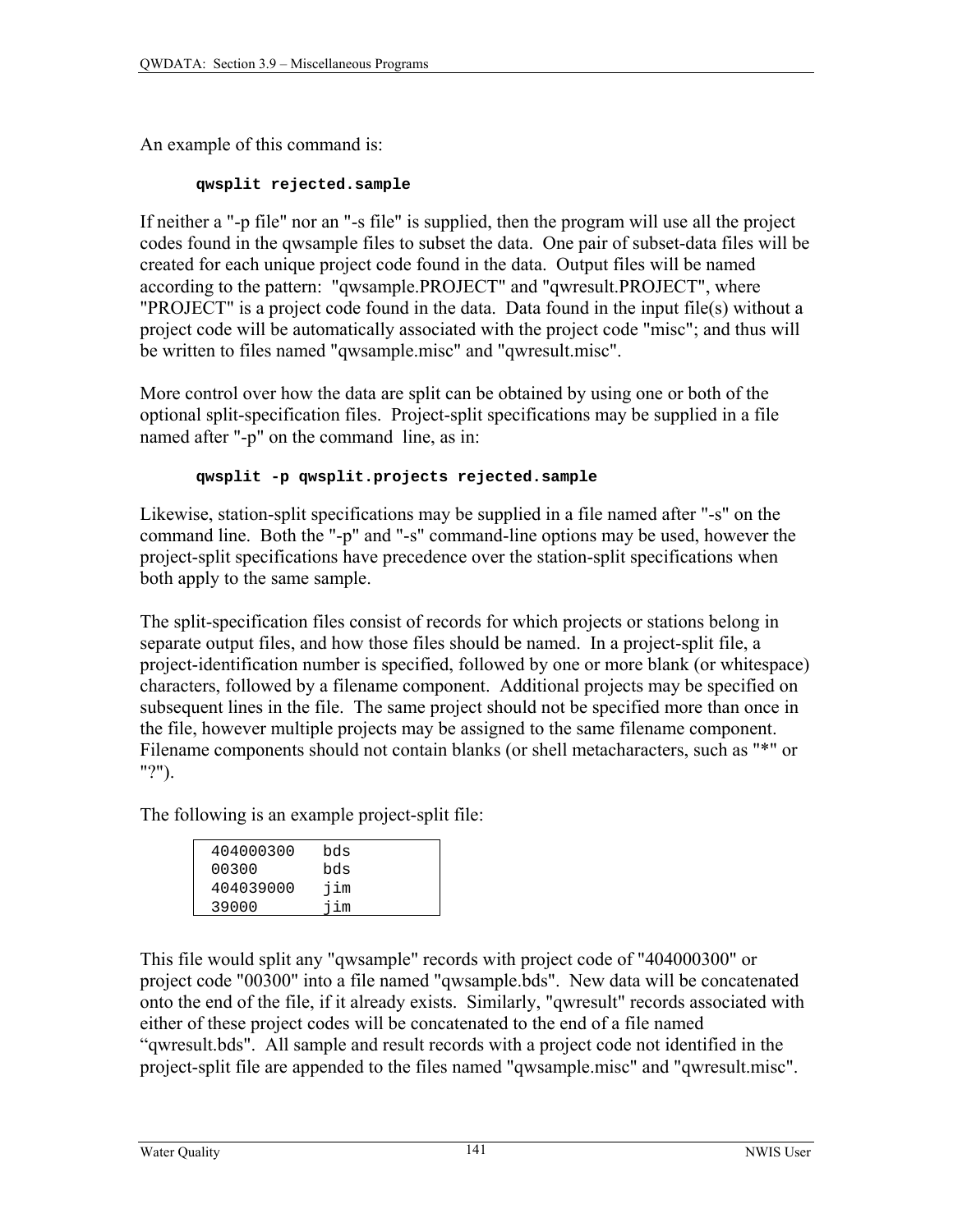The station-split file is prepared in the same manner, except that station-identification numbers are presented where project codes appear in the above example.

The following errors can cause the program to stop:

- No write access to the current directory.
- No filename specified afterwards when "-p" or "-s" on the command line.
- An invalid (unknown) command-line option flag.
- No qwsample filename is given on the command line.
- Station-split or project-split file specified cannot be opened.
- Inability to concatenate data to a temporary qwsample or qwresult file.

The following errors can cause the program to stop processing the batch files:

- qwsample filename does not contain the text "sample".
- qwsample or qwresult files do not exist in current directory.
- qwsample or qwresult files are not readable by current userid.
- qwsample or qwresult files do not contain text in first10 bytes.
- qwsample records with duplicative sample integer exist.
- qwresult records with duplicative combination of sample integer + pcode.
- qwresult record with sample integer not present in qwsample file.

The following can cause unexpected and undesirable behavior:

- Duplicative command-line specification of the same qwsample filename (eg. with wildcards) is silently reduced to one inclusion.
- Warning printed if station-split or project-split file contains records where split data are duplicative or incomplete.
- Zero-length qwsample, qwresult, or split-file records are silently ignored.
- Warning printed of the count of ignored untabbed sample & result records.
- All blanks are removed from project and station-id found in sample records prior to applying subsetting rules.
- Because the program qwcat is used by qwsplit, errors that may cause qwcat to operate incorrectly, also apply to qwsplit.

# **3.9.3 Program to Edit Existing Precision Codes in Field Values (qwfix)**

A program to edit existing precision codes in field values can be initiated using the following command:

#### **qwfix**

The user is prompted for three items:

- 1. file name of input file (1 and \*-cards format)
- 2. list of parameters to check and desired precision codes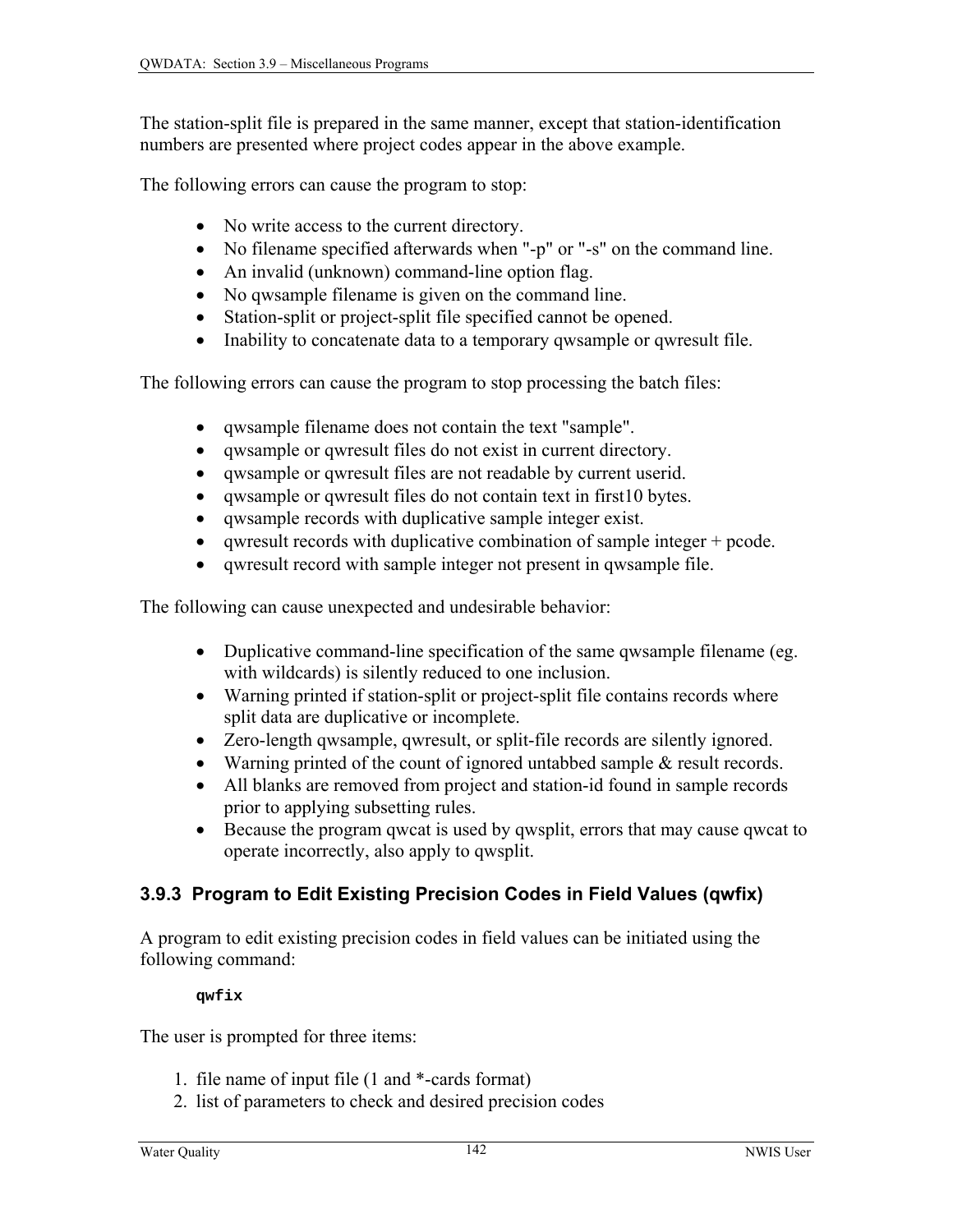3. name of output file

The file of  $1\&*$ -cards should contain the data that you want to edit. The file can be created using option 8 in the Batch Processing menu within QWDATA (*[see Section](#page-9-0)  [3.8.8](#page-9-0)*). Extra data, including parameters and methods, can be included in this file and not be affected, and the extra data will not be copied to the output file.

The format for the list of the rounding editions to be made is: parameter code in columns 1-5, method code in column 6 (field parameters will not have method codes), and rounding specifications in columns 8-18, with a decimal point in column 15.

Here is an example parameter file:

|  | 00095 3333321.000  |
|--|--------------------|
|  | 00400 0000032.100  |
|  | 00950B 2222222.100 |
|  | 00950D 2222222.220 |
|  |                    |

**Note on rounding specifications**: As used above, the numbers indicate the number of significant figures for the specified range. 00095 3333321.000 will result in the following:

 1234567.000 will display as 1230000 123456.000 will display as 123000 12345.000 will display as 12300 1234.000 will display as 1230 123.000 will display as 123 23.000 will display as 23 2.000 will display as 2<br>123 will display as 2 .123 will display as 0<br>12 will display as 0 .12 will display as 0<br>.1 will display as 0 .1 will display as

An example of the program dialog follows:

```
/srv2/owq/home$ qwfix 
PLEASE ENTER NAME OF INPUT OW CARD FILE: qwcards
PLEASE ENTER NAME OF INPUT PRECISION-DATA FILE: list.field 
PLEASE ENTER NAME OF FILE TO HOLD THE OUTPUT: out
```
Only changes to the input data will be written to the output file.

**NOTES***:* Use the qwcardsin program to enter the corrected data into NWIS. To output tables of the values with the edited precision codes, you will need to use the "userdefined" rounding option. This program will not change the precision code for values that are less than 0.000009.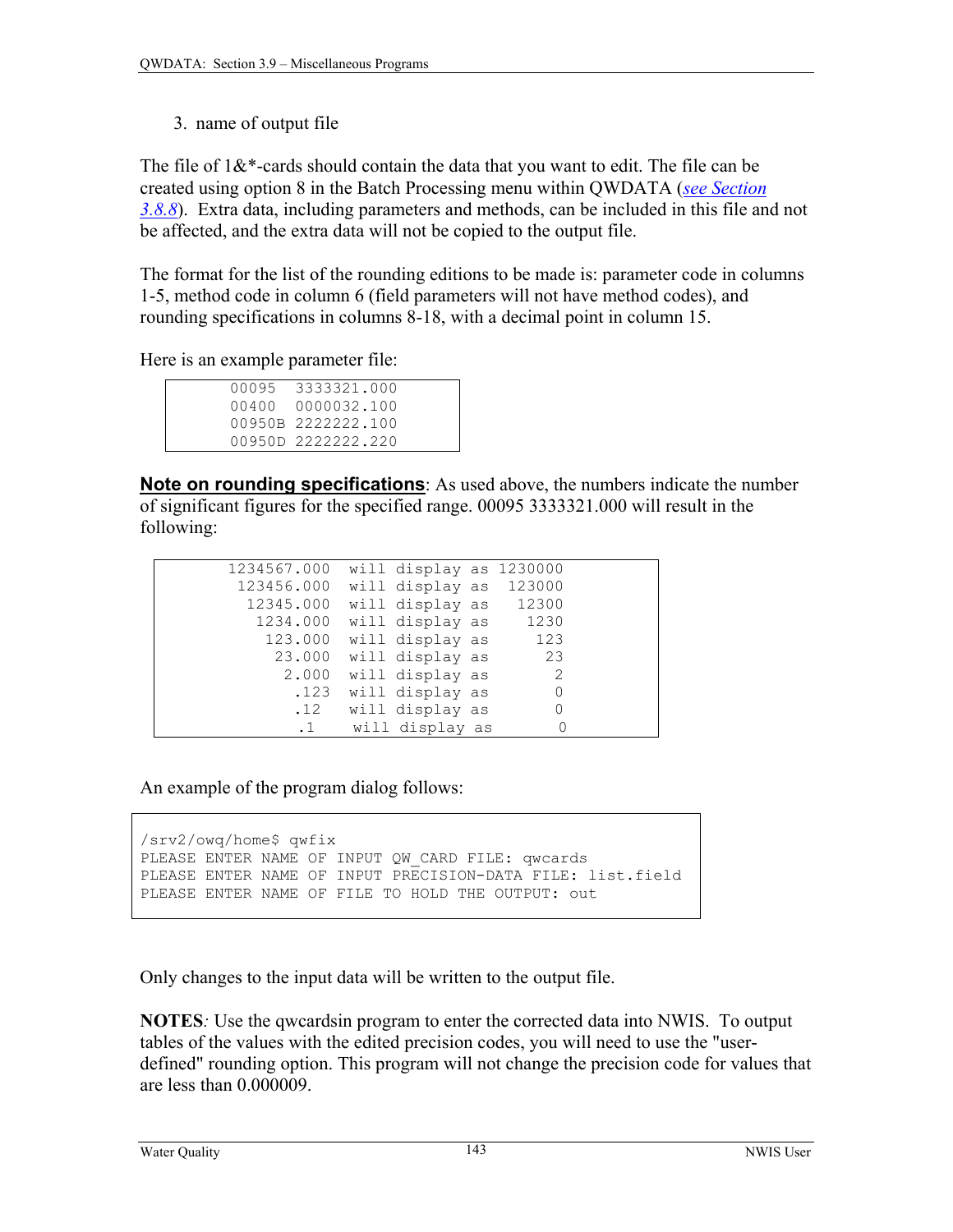## <span id="page-5-0"></span>**3.9.4 Program to Convert 1 and \* Card Batch Files to Tab-Delimited Batch Files (star2pair)**

This program is not part of a usual NWIS installation, and this documentation is included for users' convenience. The program and up-to-date documentation are available from a Web page maintained by Phoenix:

*<http://wwwok.cr.usgs.gov/nawqa/phoenix/reload/reload.html>*

This program will convert a 1-and-\*-format batch file to tab-delimited batch files when the following command is entered:

$$
\verb|star2pair < input file|\\
$$

where *input file* is the name of the 1-and-\* card batch file to convert.

The program creates tab-delimited files named 'qwsample' and 'qwresult'. If these files exist in the working directory, they are overwritten. This program might be useful to add information to a sample that cannot be added using the 1-and\* card format, such as value qualifiers.

Some things you should know about this program:

- The program does NOT VERIFY the input data.
- The program does syntactically verify the \*-record and the X-record.
- When a syntax failure occurs, the program prints an error message, the line number, and contents of the offensive input record; then stops.
- Date conversion, case translation, and blank removal are provided.
- Syntactical conversion of result deletions, and null-value qualifiers is provided.
- Special handling of the non-standard syntax used by the NWQL for end-offile and sample laboratory-identification number (such as P99998).

# **3.9.5 Program to Convert RDB Output Files to Excel Files (rdb2excel)**

This program is not part of a usual NWIS installation and this documentation is included for users' convenience. The program and up-to-date documentation are available from the Web page:

*[http://ok.water.usgs.gov/nawqa/excel/install.html](http://okwaterweb.cr.usgs.gov/nawqa/excel/install.html)*

This program would be helpful for preparation of data retrievals for internal or external users. The program will convert an RDB file to an Excel-workbook file when the following command is entered:

```
rdb2excel rdb_file_name excel_file_name
```
where *rdb* file name is the input file and excel file name is the output file.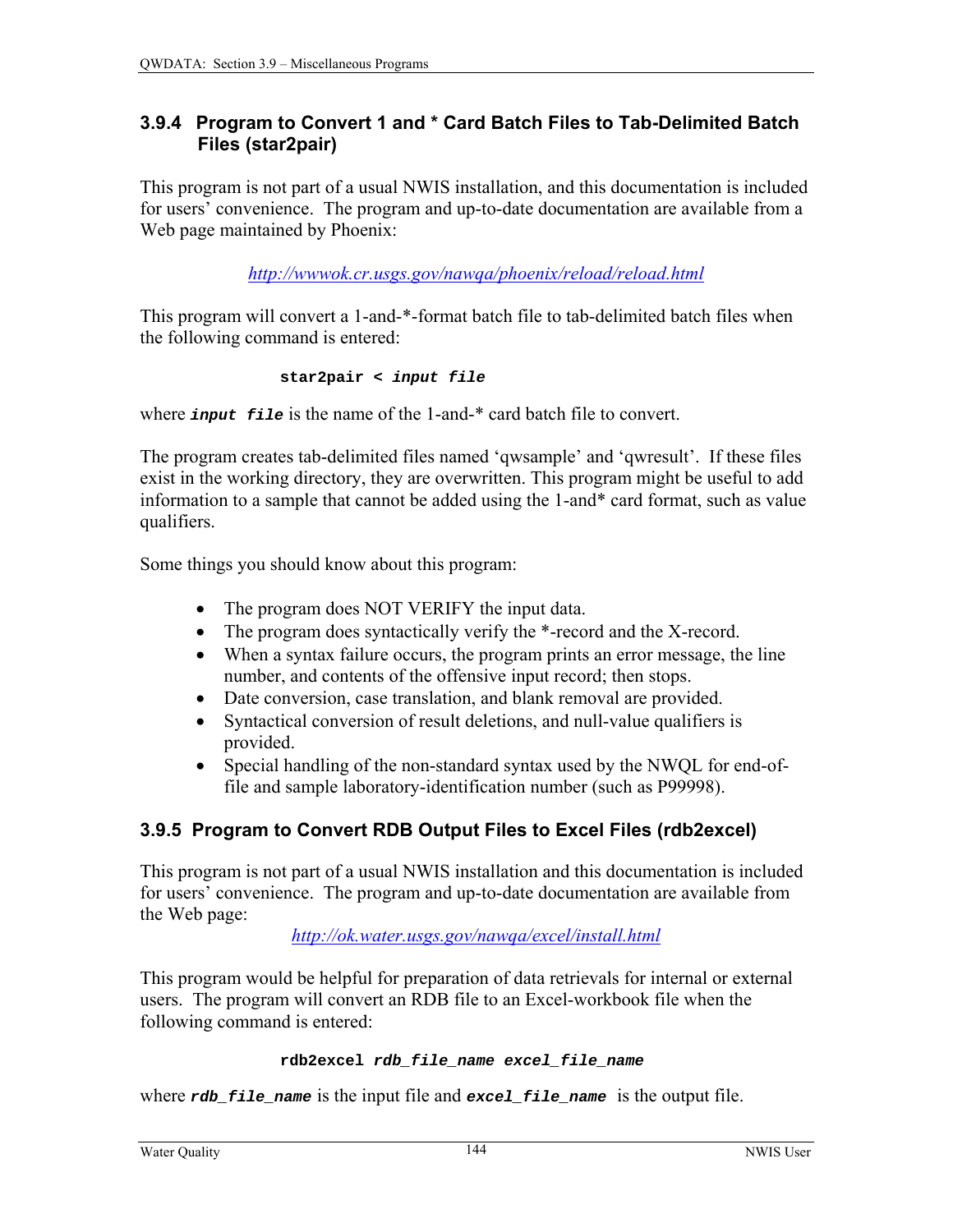Functions of this program are:

- Include RDB comments (in blue) above the column headings.
- Include column names (in red) above the first line of data.
- Convert RDB dates to Excel dates, inferred from: column-definition specification of [Dd] and actual field length of 10 or less.
- Convert RDB date-time to Excel date-time, inferred from: column-definition specification of [Dd] and actual field length greater than 10.
- Convert RDB text fields to Excel text, inferred from: column-definition of [Ss] or "" (null).
- Convert RDB numeric fields to Excel numeric data, inferred from: columndefinition spec. of [Nn].
- Convert RDB missing values to Excel missing values, note that one or more blanks is -not- missing.
- Set column widths using the wider of: column-definition specification or the column-name length.
- Enforce the Excel limits on the number of rows/sheet, columns/sheet, and characters/cell.
- Name the worksheet within the workbook with the basename of the input RDB file.
- Create an output binary file when run under UNIX, that is compatible with Excel versions: 5, 95, 97, 2000, and 2002.

Functions not included in this program (intentionally):

- Convert the RDB data type of Month ("M") to anything other than text.
- Ensure that a consistent number of fields is present on each line.
- Include the column-definition row in the output.
- Read/write STDIN/STDOUT (though STDERR is used).
- Append to an existing Excel file.
- Write Excel formula.
- Convert an Excel file to an RDB file (some day, perhaps).
- Automatically append an ".xls" suffix to the output filename.

The following conditions will cause errors when running this program:

- Failure to specify exactly two command-line arguments
- Too many rows or columns for Excel
- Any RDB column definition other than: [dmns].
- Output file size exceeding 7-MB.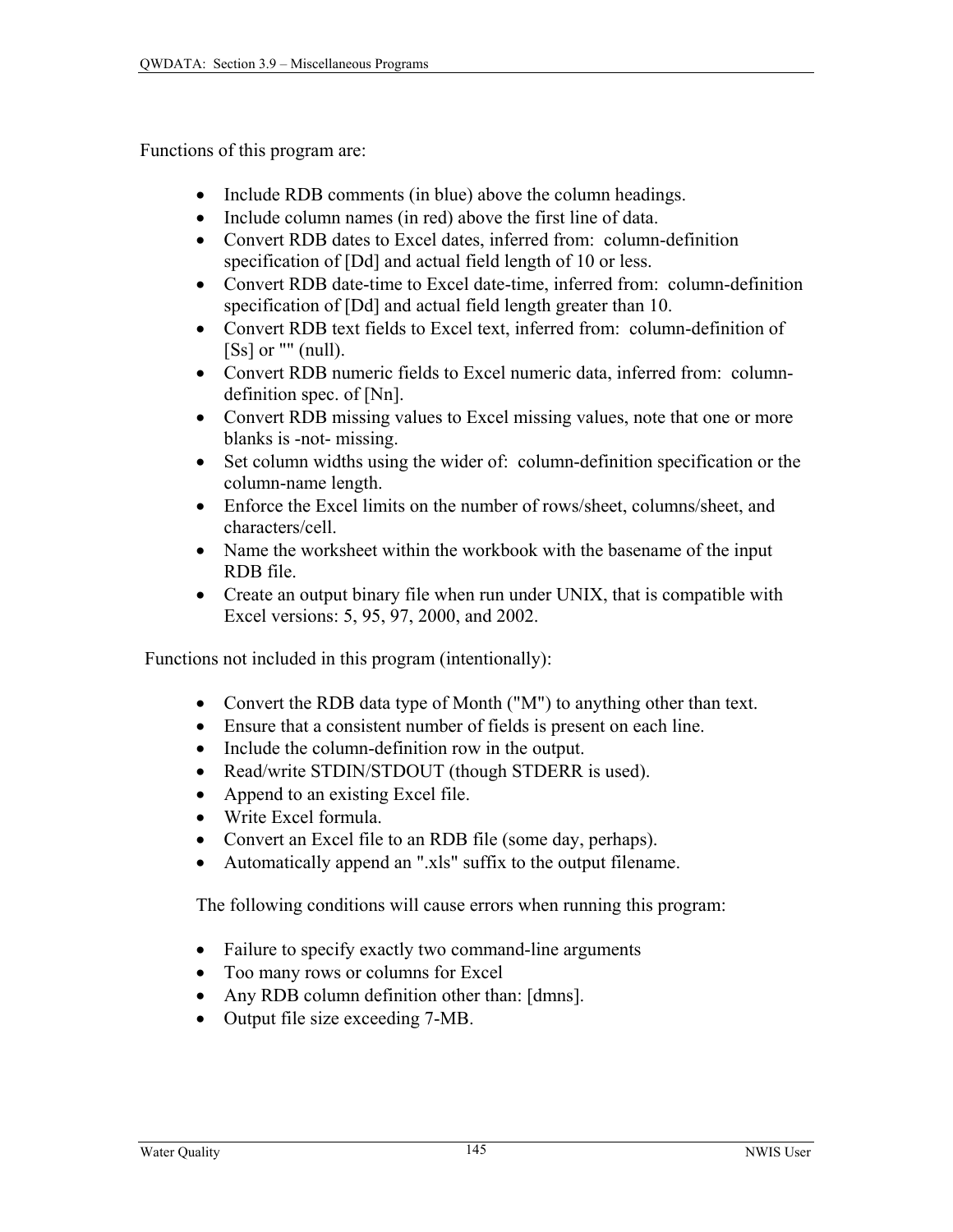## **3.9.6 Program to Adjust Stored Sample Times (qwtimeshift)**

A program to adjust stored sample times can be initiated using the following command at the Unix prompt:

## **qwtimeshift [file]**

*qwtimeshift* can be used to modify the sample start and end times stored in the database. Beginning in NWIS 4.3, two new fields are available to compute the stored UTC time in the database. See sections *[2.4.6, 2.4.7,](#page-5-0) [and 2.1.9](#page-1-0)* for more detailed information about these time-related fields. This program is provided so that users can fix those samples that may have been changed prior to the release of NWIS 4.3.

The input file format has the following conditions:

- Lines starting with '#' are ignored and are treated as comments.
- Each line in the input file contains two fields separated by white-space. Whitespace characters can be either spaces or tabs.
- The first field is a sequence of 10 digits--the first 8 digits are the record number of the sample to be updated and the last 2 digits represent the database number used to locate the sample.
- The second field is one or more digits preceded by an optional sign-- "+" or "-". This field is the offset in hours by which the sample time in the database is adjusted.

Example of an input file:

| 0020000201 |      | # Begin date         |
|------------|------|----------------------|
| 0020000301 | $-1$ | # Begin and end date |

Possible error messages:

## • **Invalid format:**

A line in the input file was not in the correct format.

- **Problem parsing the filename, please reenter**. This probably indicates that some control characters or a space are in the filename that was entered.
- **QW\_SAMPLE\_## does not exist in database <db\_no>** This probably indicates that the wrong database number was specified in the input file.
- Sample <record\_no> does not exist in database <db\_no>